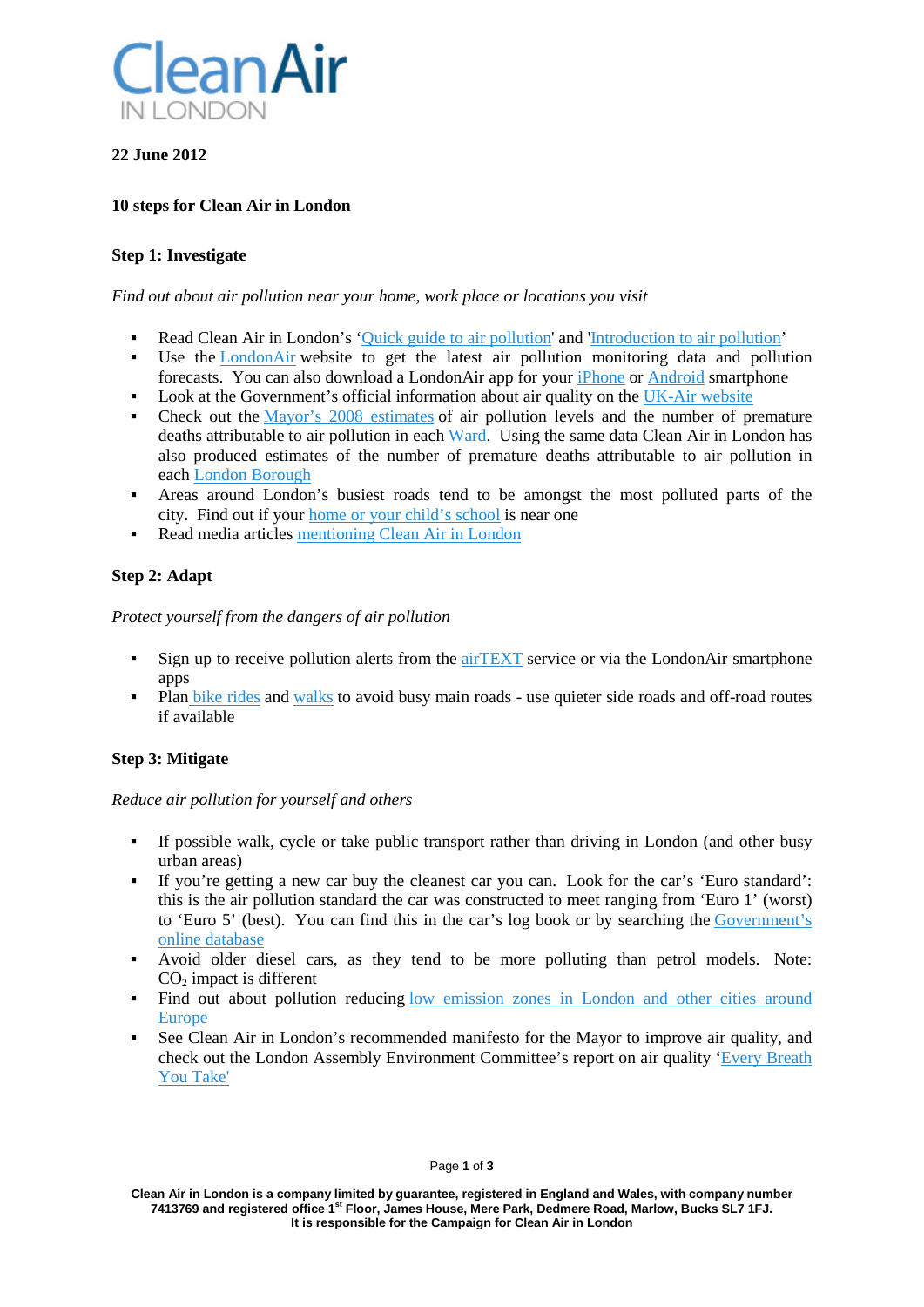

### **Step 4: Research**

#### *Find out more about air pollution*

- Find out what your local authority is doing on air quality. The London Boroughs have a duty to review air quality and declare an Air Quality Management Area where pollution levels exceed set limits. You can:
	- − use [the map on the UK-Air website](http://aqma.defra.gov.uk/maps.php) to see if your Borough has declared a management area
	- − search your Borough's website to see if it has an Air Quality Action Plan
- Look at the Mayor of London's [Air Quality Strategy](http://www.london.gov.uk/air-quality) but bear in mind it is not 'fit for purpose'
- Check out the latest official advice on the health impacts of poor air quality on the Committee [of the Medical Effects of Air Pollution's](http://www.comeap.org.uk/) website. You can also see advice from the [World](http://www.who.int/mediacentre/factsheets/fs313/en/index.html)  [Health Organisation](http://www.who.int/mediacentre/factsheets/fs313/en/index.html)
- Submit good information requests to find out something new about air quality using Freedom of Information/Environmental Information Regulation powers e.g. to your local authority, Transport for London, the Mayor of London, Defra or the Department for Transport. Emphasise your enquiry relates to 'emissions to the air'. Use this [site](http://www.whatdotheyknow.com/) for guidance and consult the excellent [guidance published by the NCVO.](http://www.ncvo-vol.org.uk/sites/default/files/Your_right_to_know.pdf)

### **Step 5: Lobby**

*Push for full compliance with air quality laws:*

- **[Email or write to the Prime Minister](http://www.number10.gov.uk/footer/contact-us) asking him to chair a monthly steering committee which** will ensure full compliance with air quality laws throughout London (and the rest of the UK)
- Email the following people to (i) tell them you are worried about poor air quality; (ii) ask what they will do to address your specific concerns; (iii) and ask how and when air quality laws will be complied with in full in areas where you live, work or visit:
- [The Rt. Hon. Caroline Spelman MP,](http://www.defra.gov.uk/corporate/contacts/) Secretary of State at Defra (the Government department responsible for the UK's compliance with air quality laws)
- The [Mayor of London](mailto:mayor@london.gov.uk)
- **Your [London Assembly member](http://www.london.gov.uk/who-runs-london/the-london-assembly/members)**
- Your local Borough Councillors
- Ask your [local MP](http://www.theyworkforyou.com/) for help, and monitor what he/she is doing to improve local air quality

#### **Step 6: Campaign for effective local action**

*Arrange a group meeting and/or start a local action group*

- **Arrange a group meeting and invite Clean Air in London to speak via its [website](http://cleanairinlondon.org/) or Twitter** [Direct Message.](https://twitter.com/#!/CleanAirLondon) It should be a club, community group or society meeting or at work and should involve between 20 and 200 people
- Look at the example of groups such as the [Putney Society,](http://www.putneysociety.org.uk/issues/air-pollution-in-putney.html) who have worked with their local authority, Transport for London and Clean Air in London to [push successfully](http://www.richardtracey.co.uk/newsdisplay.php/2012-03-30/85_of_putney_high_street_buses_will_be_cleaner_by_2013) for greater action on local air quality

Page **2** of **3**

**Clean Air in London is a company limited by guarantee, registered in England and Wales, with company number 7413769 and registered office 1st Floor, James House, Mere Park, Dedmere Road, Marlow, Bucks SL7 1FJ. It is responsible for the Campaign for Clean Air in London**